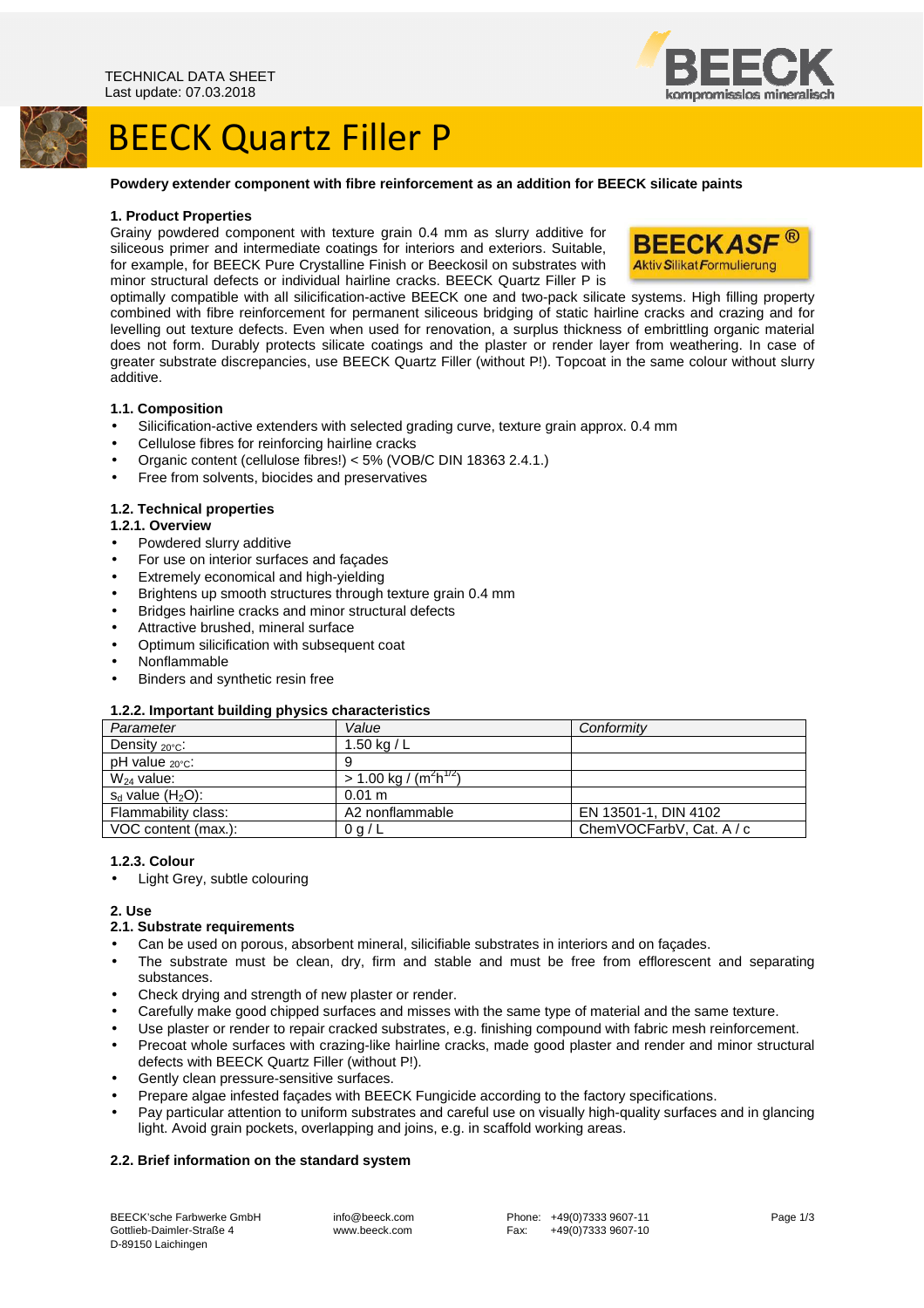



# BEECK Quartz Filler P

- Primer and intermediate coat in the respective silicate system adding BEECK Quartz Filler P according to the factory specifications. Topcoat in the same colour without slurry additive.
- In case of critical structural defects, especially façades with made good render, different absorbency or continuous crazing, it is advisable to apply a slurry, more highly levelling primer coat of BEECK Quartz Filler (without P!) over the whole surface.
- Ensure qualified use, substrate suitability and careful preparatory treatment. Try out beforehand on test area under on site conditions.

## **2.3. Substrate and preparatory treatment**

• See technical data sheet of the relevant silicate system, e.g. BEECK Pure Crystalline Finish or Beeckosil.

## **2.4. Application instructions**

## **2.4.1. General information**

Check substrate suitability as required (see 2.1 and 2.3). Pay particular attention to the absorbency, strength and texture of the respective substrate. Try out on a test area before using on high quality and critical surfaces. Ensure that the product is used by qualified persons.

- Carefully cover surfaces which are not to be treated especially glass, ceramics, window sills, expansion joints, lacquer and anodic coatings – and protect them from splashes.
- Provide personal protective equipment.
- Following the factory specifications in the technical data sheet, stir BEECK Quartz Filler P thoroughly into the respective silicate system with a powered mixing paddle. Then thin batch depending on the substrate and specification.
- Always use containers of product from the same production batch to coat self-contained areas. Ensure sufficient qualified workers and smooth, uninterrupted coating process.
- Do not use in wet conditions, if there is a risk of frost, on hot surfaces or in the blazing sun.
- Minimum application temperature: +8°C
- Drying time: at least 12 hours per pass

## **2.4.2. Application**

## • **Apply using a BEECK Mineral Paint Brush or roller:**

- Apply and lay-off self-contained areas with thin coats, smoothly, seamlessly and uniformly by cross coating, i.e. with directionless brush movements.
- Cut-in edges smoothly and seamlessly, wet-on-wet, together with the main area.
- Avoid roller edges, ridges, overlapping and overcoating coats that have already begun to dry, especially in scaffold working areas.

## • **Use as a slurry additive to BEECK Pure Crystalline Finish:**

- Primer coat:
	- Soak 25 kg BEECK Powdered Pigment and 50 kg BEECK Quartz Filler P in 30 kg BEECK Fixative over night and, depending on the substrate and use, make optimally coatable by adding a further approx. 10 kg BEECK Fixative.

Intermediate coat:

- Soak 25 kg BEECK Powdered Pigment and 25 kg BEECK Quartz Filler P in 30 kg BEECK Fixative. Make optimally coatable by adding approx. 5 kg BEECK Fixative.

Topcoat:

- In the same colour with BEECK Pure Crystalline Finish without adding BEECK Quart Filler P.
- **As a slurry additive for BEECK one-pack silicate systems, e.g. Beeckosil:**
- Primer coat:
	- Mix one 12.5 L (or 15 L) bucket with 4 kg BEECK Quartz Filler P.
	- Mix thoroughly with powered mixing paddle and, depending on the substrate, make optimally coatable by adding approx. 2 kg BEECK Fixative. One to two slurry coats depending on requirement.
	- If a greater filling power is required for the primer coat, 8 kg BEECK Quartz Filler P can also be added to a bucket of 12.5 L (15 L). Thin with approx. 3 kg BEECK Fixative.

Topcoat:

- Same colour with fine grained texture.
- Without addition of BEECK Quartz Filler P.

## **3. Application Rate and Container Sizes**

The application rate, i.e. the quantity required for smooth, normally absorbent substrates is approx.  $0.05 \text{ kg} - 0.12$ kg BEECK Quartz Filler P per m<sup>2</sup> as a slurry additive. Determination of the precise requirement by way of a sample area on site is indispensable for slurry coatings. Container sizes: 4 kg / 8 kg / 25 kg